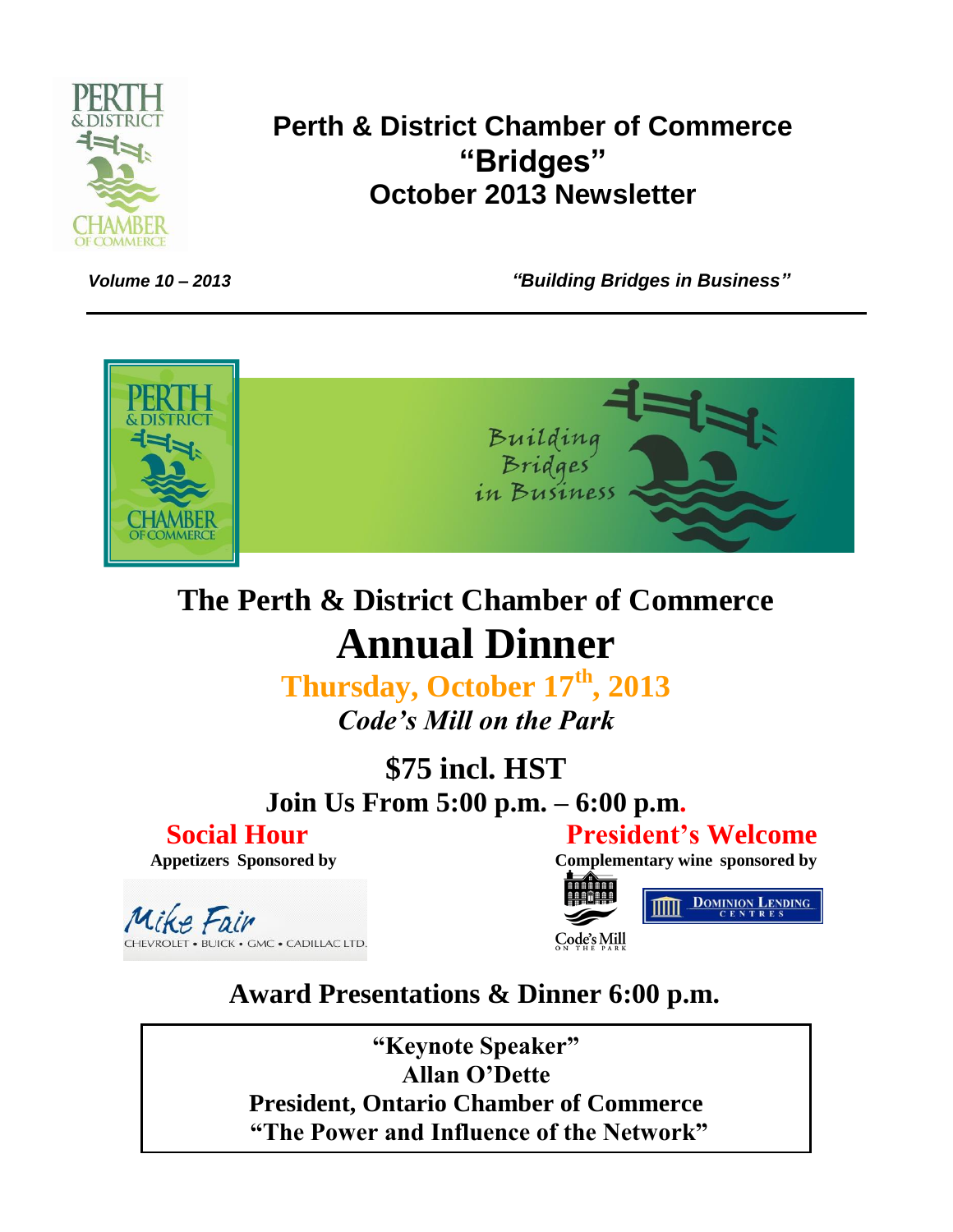### *"Award Presentations"*

**The Perth Courier** 

**Business Achievement Award Lanark Leeds Home Builders Association Sponsored by Builder Member Achievement Award Sponsored by**



 **The Perth Medal Young Entrepreneur Award Sponsored by** The Town of Perth<br>
Sponsored by Valley Heartland, CFDC



**VALLEY HEARTLAND** Community Futures Development Corpo

Please register by **October 10, 2013 Tel**: 613-267-3200 **Email:** [welcome@perthchamber.com](mailto:welcome@perthchamber.com) Cancellation Deadline: Thursday, October 10, 2013

**\_\_\_\_\_\_\_\_\_\_\_\_\_\_\_\_\_\_\_\_\_\_\_\_\_\_\_\_\_\_\_\_\_\_\_\_\_\_\_\_\_\_\_\_\_\_\_\_\_\_\_\_\_\_\_\_\_\_\_\_**

#### **Sponsorship**

There are many opportunities for sponsorship at the Annual Dinner and all are great ways for you to get exposure for your business and help the Chamber at the same time!

### **We thank those who have already sponsored.**

**The Perth Courier Enbridge Gas Distribution** Sponsor of the Business Achievement Sponsor of the Lanark Leeds Home Award Builders Association Award

**Valley Heartland CFDC** Sponsor of the Young Entrepreneur Award

#### **Corporate Sponsors**

Blair & Son Funeral Homes Coldwell Banker Settlement Realty DLC The Mortgage Source-Dorothy Linden Kelly's OMYA Canada Inc. RBC Dominion Securities – Jim Noble RBC Royal Bank Town and Country Chrysler

**Social Hour Sponsor**

Mike Fair Chevrolet .Buick. GMC. Cadillac Ltd.

#### **President's Welcome Sponsors**

Code's Mill on the Park **DLC The Mortgage Source-Dorothy Linden**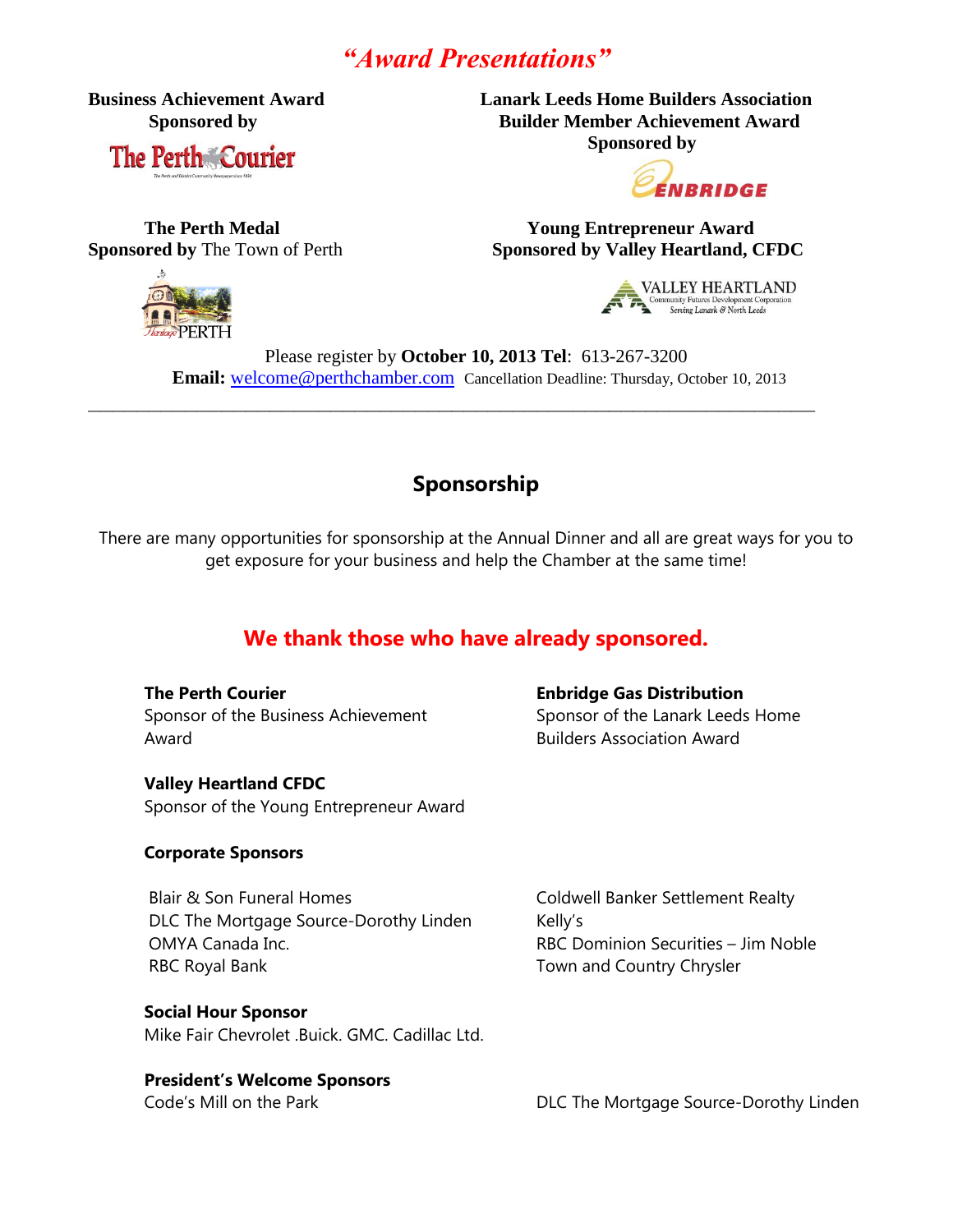#### **Dinner Sponsors**

Kingsway Arms at Carleton Place Manor Lavender & Lace Wills Transfer Ltd.

Barnabe's Your Independent Grocer Cross Street & Company Professional Corp. Sign Design "The Factory" by Leo Adams Investments

#### **If you are interested in becoming a sponsor, please contact the office at (613) 267-3200 or [welcome@perthchamber.com](mailto:welcome@perthchamber.com) by Oct. 4, 2013**

### **Prizes, Prizes and More Prizes!**

The **Surprise Raffle** at our Annual Dinner has been such a huge success over the past few years that we are offering it again this year.

Once again there will be "party crackers" available for purchase during the evening. Some of the crackers will be filled with exciting prizes. As guests of the dinner you will have the opportunity to purchase a cracker with the chance of winning a prize.

If your business is interested in participating in this fun event by contributing to the prizes, please contact the office. We welcome **any donation** that your business would like to contribute.

### **Thank You to those who have already donated prizes:**

#### **Prize Donors**

- Best Western Plus Perth Parkside Inn & Spa Reiki Associates Kingsway Arms at Carleton Place Manor **HealthyBooks Bookkeeping Services** Computer Plus **Perth Outfitters** Perth Academy of Musical Theatre **Lavender & Lace** Perth Physiotherapy **Perth Upon-Tay Royal Canadian Legion** The New Runway, Lanark Branch 244 WOW Fit WOW Fit Seach House Massage & Bodywork Carolina Retirement Suites **Wills Transfer Ltd.** Purest **Scentsy** Jewel's Gently Used Clothing The Manages Inter Alia
- 

Thank you to The New Runway / Lanark Emporium for donation of a special treat at the dinner and to Apropos for supplying the flowers for the podium.

### **Upcoming Events**

#### **Mark your calendars for these Chamber Events!!**

#### **Volunteer / Non-Profit Seminar**

**When:** October 3, 2013 **Location:** Perth & District Union Public Library **Time:** Evening Seminar – 5:30 – 8:00 pm **Cost:** \$5.00, RSVP Chamber Office at 613-267-3200 or welcome@perthchamber.com

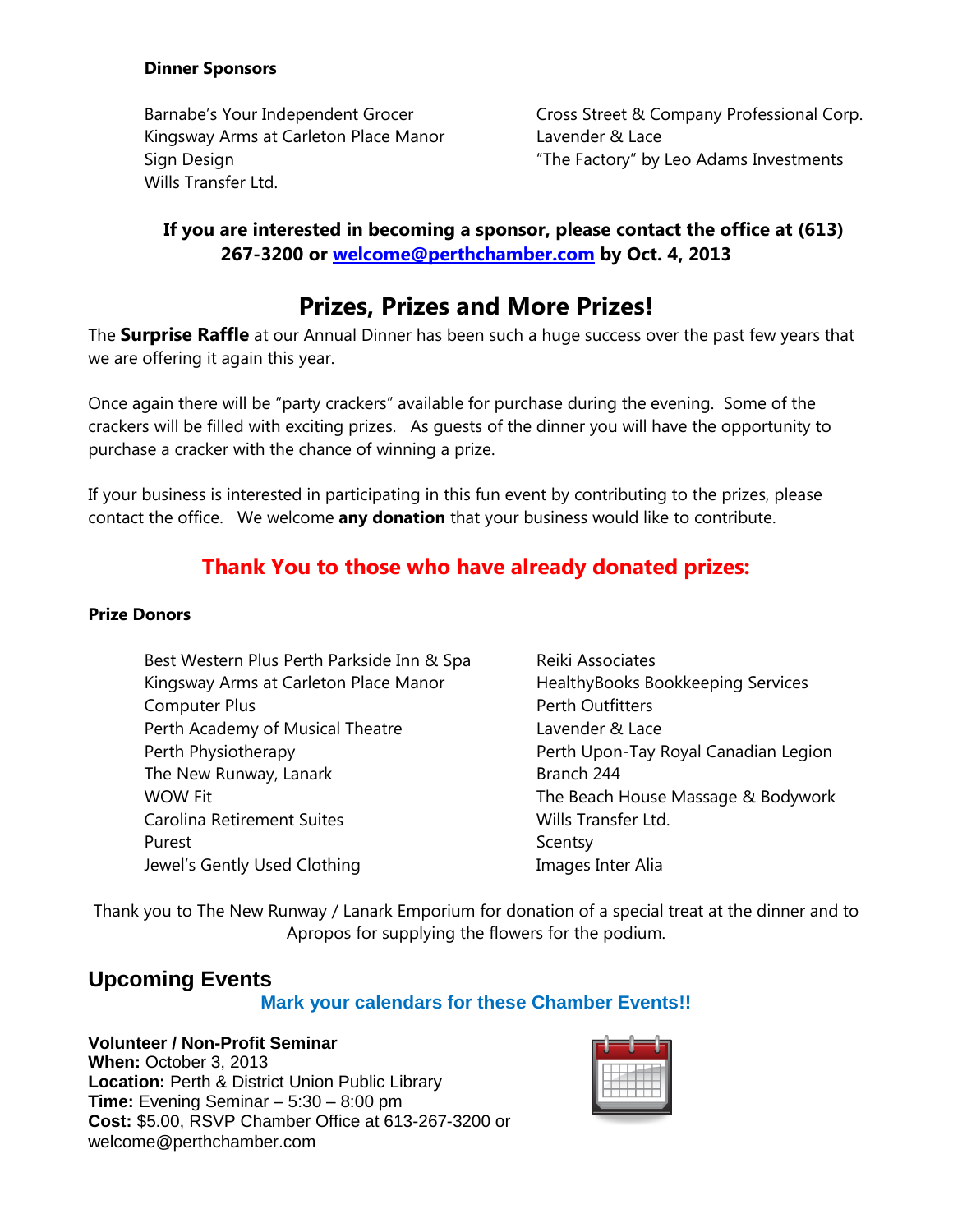Come learn about volunteer recruitment and retention as well as good governance / best practices for corporate management.

**Presenters:** Barb Woods, Certified Volunteer Manager

 Katie A. Ireton, B.A., LL.B. Woodwark & Stevens Professional Corporation Barristers & Solicitors

#### **Perth & District Chamber of Commerce Annual Dinner**

**When:** Thursday, October 17, 2013 **Location:** Code's Mill on the Park **Time:** Social Hour & President's Welcome: 5pm – 6pm, Dinner & Awards, 6pm **Cost:** \$75.00 (including HST) per person **Keynote Speaker:** Allan O'Dette, President of the Ontario Chamber of Commerce **RSVP** the Chamber Office by October 10, 2013

**"After 5 Mixer"– Networking Evening When:** Monday, November 4, 2013 **Location:** Perth Upon-Tay Royal Canadian Legion, Branch 244 **Time:** 5pm – 7:30 pm **Cost:** Free, RSVP Chamber Office - Invitation to follow

**Business Computer Basics When:** Coming in mid to late November **Presenter:** Tom Uhryniw, Computer Plus **RSVP** the Chamber Office – Invitation to follow

**Upcoming seminars and workshops at the Small Business Advisory Centre for the month of October include: Making Sense of Twitter, Internet Marketing, Cash Rules and GST/HST Basics for Business. For more information contact the Chamber Office or Cindy or Shannon directly at 613-283-7002 or smallbusiness@smallbizcentre.**

**\_\_\_\_\_\_\_\_\_\_\_\_\_\_\_\_\_\_\_\_\_\_\_\_\_\_\_\_\_\_\_\_\_\_\_\_\_\_\_\_\_\_\_\_\_\_\_\_\_\_\_\_\_\_\_\_\_\_\_\_\_\_\_\_\_\_\_\_\_\_\_\_\_\_\_\_\_\_\_**

**Member Profile of the Month – The Amish Store**

**(Submitted by The Amish Store)**



The Amish Store located in Balderson, Ontario, sells Amish handcrafted furniture which is custom built in Indiana, Ohio, Pennsylvania and the Mennonites in western Ontario. The Amish Store has a delivery service covering all areas of Canada.

We have a large selection of wood options ranging from

premier woods, character woods, to rustic and reclaimed, available in oak, maple, cherry, quarter sawn white oak, elm, hickory, brown maple, walnut, wormy maple and many more options.

> **1410 Hwy 511 Balderson, ON, K0G 1A0 Phone: 613 267 6821/Fax: 613 267 3563 Email: [sales@amishhandcraftedfurniture.ca](mailto:sales@amishhandcraftedfurniture.ca)**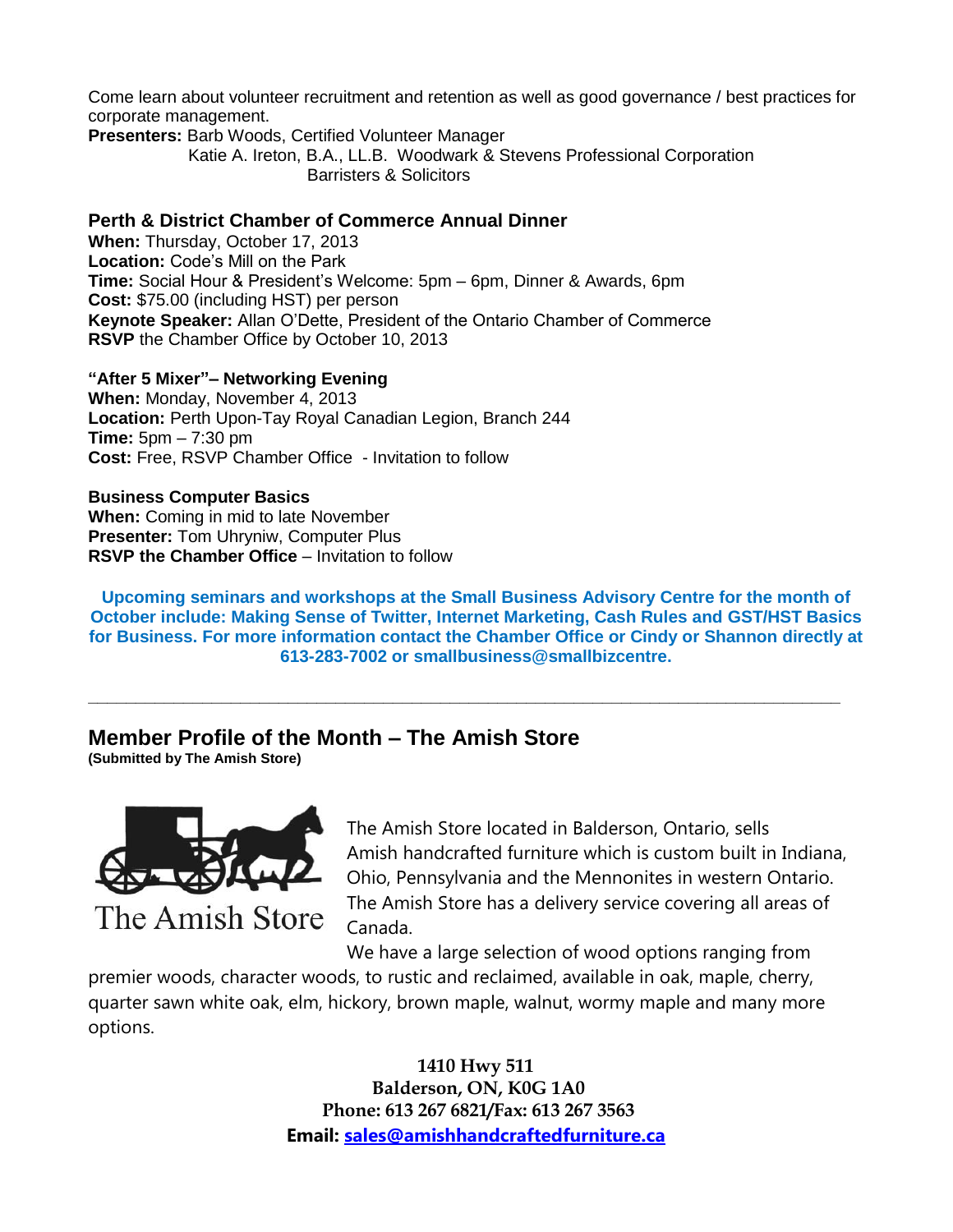### **Members' Corner (1)**

*(Please note: This space is available to any member wishing to place an advertisement. Please contact the Chamber office for details. Submitted by Foodsmiths )*

**\_\_\_\_\_\_\_\_\_\_\_\_\_\_\_\_\_\_\_\_\_\_\_\_\_\_\_\_\_\_\_\_\_\_\_\_\_\_\_\_\_\_\_\_\_\_\_\_\_\_\_\_\_\_\_\_\_\_\_\_\_\_\_\_\_\_\_\_\_\_\_\_\_\_\_\_\_\_\_**



For more information contact: Fran Arthurs, Marketing Manager, Foodsmiths 613.267.5409 x 110 or marketing@foodsmiths.com [www.foodsmiths.com](http://www.foodsmiths.com/)

### **Members' Corner (2)**

*(Please note: This space is available to any member wishing to place an advertisement. Please contact the Chamber office for details. Submitted by Cathy James )*

#### **Algonquin College Perth Campus offers credit course in Human Resources Management**

This October, the Algonquin College Perth Campus will offer a credit course in Human Resources Management. This is an eight-week credit course offered through the Woodroffe campus and can be used toward several programs/certificates including Business Administration, Human Resources Management, Applied Management, Business Marketing Management and more. Students will be introduced to all of the human resources management specializations including the role of human resources within organizational and strategic contexts, human resources planning, employee recruitment and selection, training and development, performance assessment, compensation and benefits, employee relations and labour relations. Furthermore, students are introduced to occupational health and safety, international human resources and relevant legislative framework. Class begins Oct. 15! Ready to register? Visit the Algonquin College Perth Campus website at [algonquincollege.com/perth](http://www2.algonquincollege.com/perth)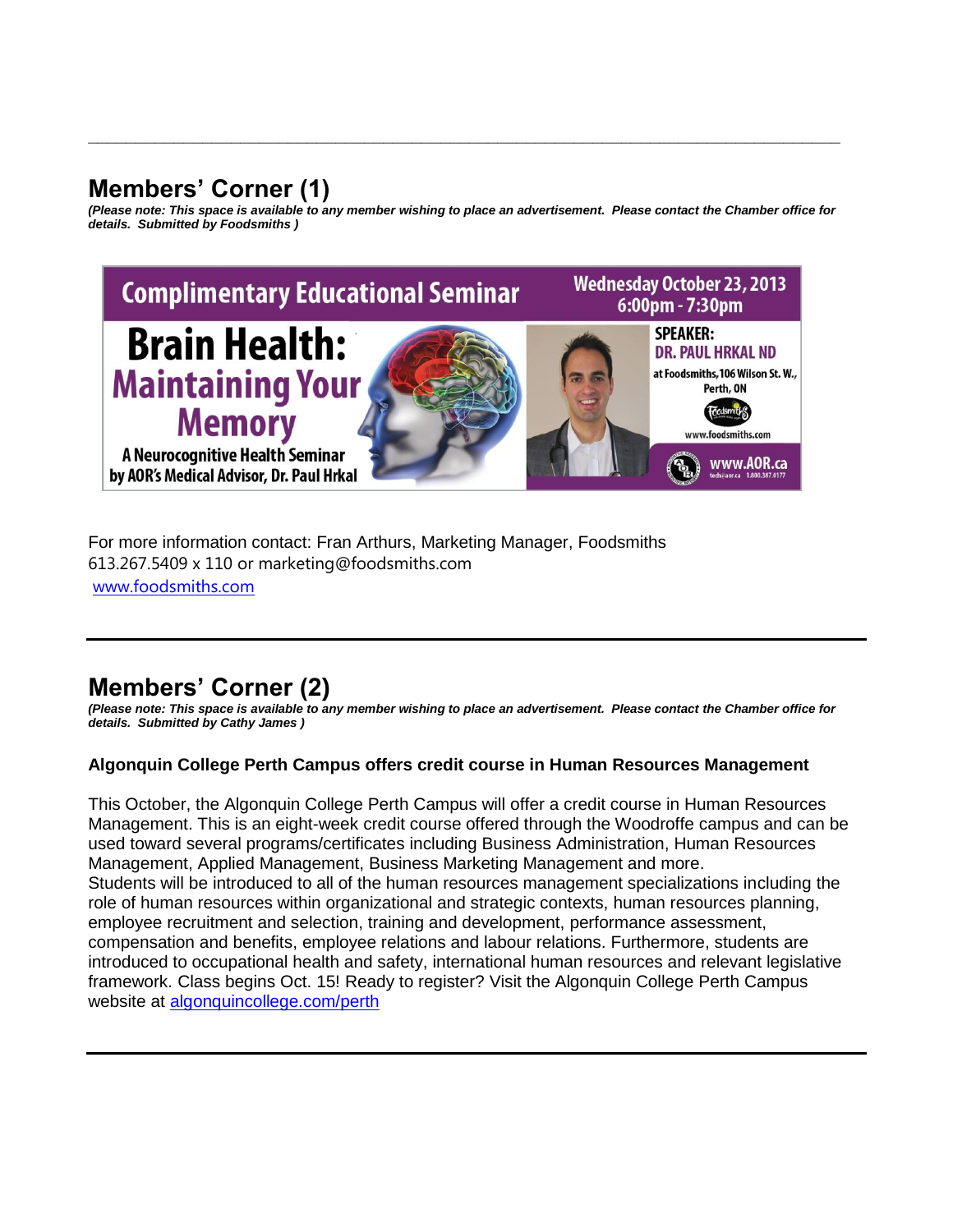### **Members' Corner (3)**

*(Please note: This space is available to any member wishing to place an advertisement. Please contact the Chamber office for details. Submitted by Geoff Hodgins)*



### **Green Energy Doors Open Saturday October 5, 2013**

**Green Energy Doors Open 2013** is the Ontario Sustainable Energy Association's annual, single-day showcase of the province-wide green energy economy. It's an opportunity to provide access to sustainable energy projects and related initiatives in your back yard.

**PerthWorks** is a *demonstration sustainable living project* in Perth Ontario and the just completed **FlexHome (**a 2400 sq. ft. passive solar townhouse) as well as 2nd passive solar home that has been lived in for a number of years will both be open for viewing from 10:00 am - 4:00 pm on Saturday October 5. Begin your tour at the FlexHome located at 71 Halton Steet, Perth.

For more information about OSEA or the province-wide campaign itself, visit **greenenergydoorsopen.ca** or contact Nik Spohr at 416-977-4441 ext 3.

### **Members' Corner (4)**

*(Please note: This space is available to any member wishing to place an advertisement. Please contact the Chamber office for details. Submitted by Liz Taylor)*

**\_\_\_\_\_\_\_\_\_\_\_\_\_\_\_\_\_\_\_\_\_\_\_\_\_\_\_\_\_\_\_\_\_\_\_\_\_\_\_\_\_\_\_\_\_\_\_\_\_\_\_\_\_\_**

The Lanark Animal Welfare Society is organizing a Country Chic Barnyard Ball, November 8th 2013, at Temple's Sugar Camp. The event will include live music , raffles, displays, door prizes & cocktail food. Tickets are \$35pp or \$65/couple and are available at a number of local businesses and by contacting the shelter. If you would like to volunteer or sponsor please email [events@lanarkanimals.ca.](mailto:events@lanarkanimals.ca)

**\_\_\_\_\_\_\_\_\_\_\_\_\_\_\_\_\_\_\_\_\_\_\_\_\_\_\_\_\_\_\_\_\_\_\_\_\_\_\_\_\_\_\_\_\_\_\_\_\_\_\_\_\_\_\_\_\_\_\_\_\_\_\_\_\_\_\_\_\_\_\_\_\_\_\_\_\_\_\_**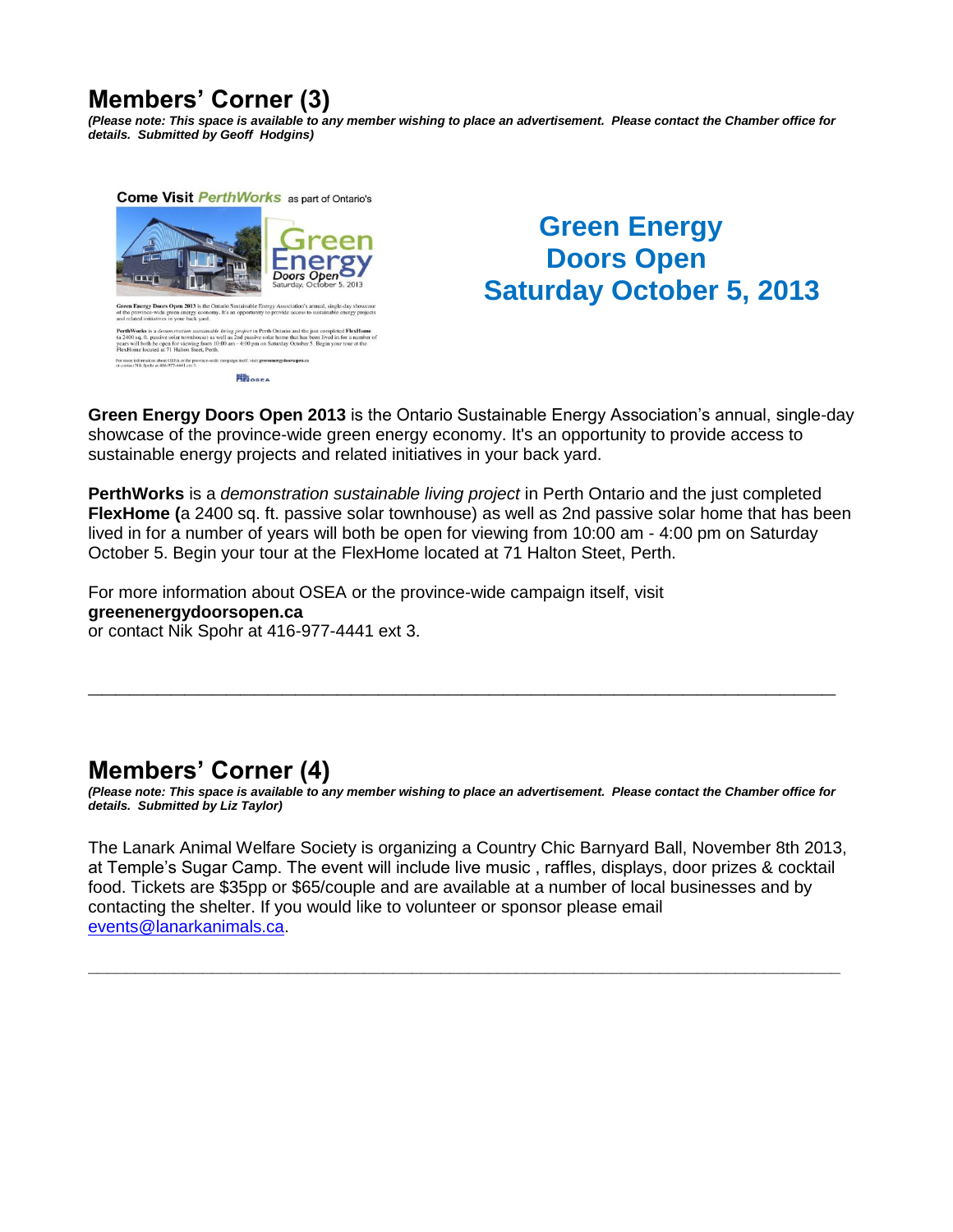# **We Welcome Our Newest Members**

| <b>Scentsy</b><br><b>Tracy Botham</b><br>165 Innisville South, Box 1164<br>Carleton Place, ON K7C 4L1<br>613-257-8497<br>tsbotham@gmail.com<br>www.tracybotham.scentsy.ca                            | Our business features wickless wax and flame free<br>ceramic warmers that release fragrances into your<br>home!                                                                                                                                                                                                                                                                                                                                                                                                                                                                                                                                                                  |
|------------------------------------------------------------------------------------------------------------------------------------------------------------------------------------------------------|----------------------------------------------------------------------------------------------------------------------------------------------------------------------------------------------------------------------------------------------------------------------------------------------------------------------------------------------------------------------------------------------------------------------------------------------------------------------------------------------------------------------------------------------------------------------------------------------------------------------------------------------------------------------------------|
| <b>WOW FIT</b><br><b>Susan Bulley</b><br>77 Gore Street E.<br>Perth, ON K7H 1H8<br>613-466-0489<br>w.w.w.fit@live.com                                                                                | <b>Mission Statement:</b><br>To improve women's health and well- being through<br>nutrition, exercise and lifestyle management in a<br>safe and welcoming environment.<br>"Our friendly and knowledgeable staff are available<br>to help you reach your fitness and nutrition goals."                                                                                                                                                                                                                                                                                                                                                                                            |
| <b>Trailer Country Ltd.</b><br><b>Carrie Millar</b><br>15747 Hwy 7 East<br>RR 6 Perth, ON K7H 3C8<br>613-267-3580<br>info@trailercountry.ca<br>www.trailercountry.ca                                 | Trailer Country Ltd. carry a full line of industry<br>leading trailers such as Cargo, Dumps,<br>Landscapes, Floats & Car Haulers. New to our<br>inventory is used compact equipment. Trailer<br>Country is a motor vehicle inspection station.<br>Our service department services and repairs all<br>makes and models of trailers, and carry a wide<br>range of replacement parts and accessories                                                                                                                                                                                                                                                                                |
| By Your Side Weight Loss Travel Inc.<br>Jim King<br>1081 Ambleside Dr. Suite 1911<br>Ottawa, ON K2B 8C8<br>613-601-2161<br>info@byyoursideweightlosstravel.com<br>www.byyoursideweightlosstravel.com | By Your Side Weight loss Travel, was established<br>in 2012. Based in Ottawa, Ontario both Co-<br>founders, Doreen Watts and Jim King are practicing<br>RN's with experience in a variety of clinical settings.<br>By Your Side Weight Loss Travel Inc. will<br>arrange all your travel to and from Puerto Vallarta<br>Mexico. Your weight loss surgery will be performed<br>by an accredited Bariatric surgeon (our associate)<br>in state of the art modern Hospitals, after one<br>possible two nights in hospital your recuperation<br>continues at a beach side resort. Return home<br>after seven days, and we are BY Your Side all the<br>way. And you can stop dieting." |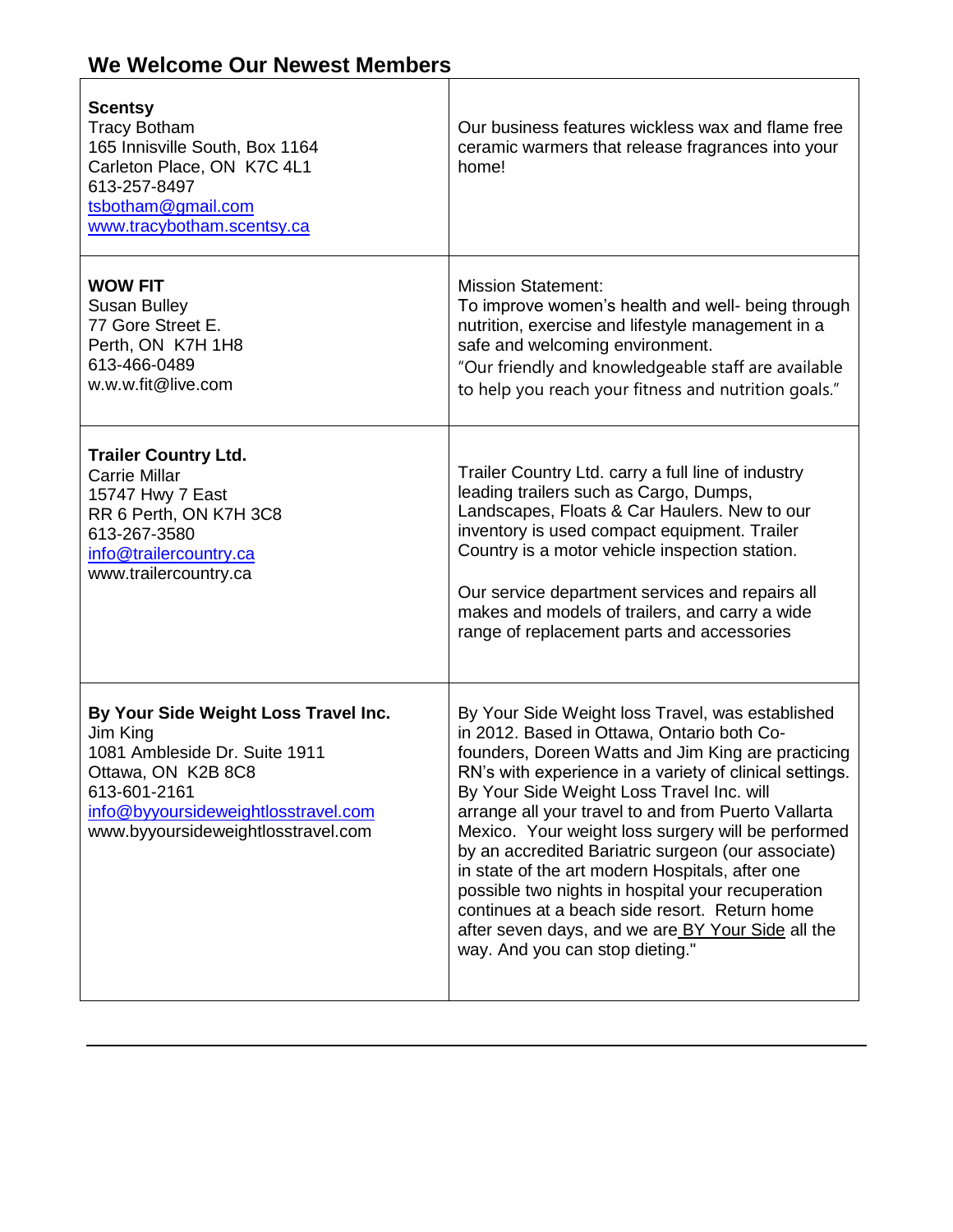#### **A message from Perth Tourism**

A little something different for the holiday season in Heritage Perth! The best way to get through a Canadian winter is to simply embrace it. You have to get out and enjoy winter activities in Canada. Perth Tourism is offering citizens, businesses, organizations of Perth and area a chance to do just that. Last Duel Park can be transformed into a winter wonderland by lighting up our beautiful outdoors and enjoying our Canadian Winter!

Our vision is to partner with as many community members as possible and light up Last Duel Campground (electricity already in place) for three or four weekends over the Christmas Holidays. Perth Tourism will invite residents and tourists to bundle up for an evening stroll, or wagon ride around the Park to see the trees and buildings all magically lit with coloured lights! Christmas Carols will be playing throughout the Park. On certain Special Nights, Perth Tourism will host a visit from Santa Claus himself and offer hot chocolate around a bonfire.

To find out more on how you can participate, contact; Karen Rennie, Heritage Tourism Manager 613-267-1947, krennie@perth.ca



### **For Your Information – Keeping You Updated**

**\_\_\_\_\_\_\_\_\_\_\_\_\_\_\_\_\_\_\_\_\_\_\_\_\_\_\_\_\_\_\_\_\_\_\_\_\_\_\_\_\_\_\_\_\_\_\_\_\_\_\_\_**

#### **Youth Employment Fund**

 Helping Youth Gain a Competitive Edge in the Ontario Job Market

The Youth Employment Fund aims to provide youth ages 15 – 29 years old with an entry point into long-term employment by creating 25,000 job opportunities.

Please see attached document to this email or contact the Chamber Office to learn more about the Youth Employment Fund and how you can take advantage of this program.

*I realize that this information was sent out in a previous email but I wanted to make sure that everyone was aware of the possible blitz***.** 



**IMPORTANT INFORMATION FOR YOUR MEMBERS FROM THE MINISTRY OF LABOUR MINISTRY OF LABOUR TO CONDUCT EMPLOYMENT STANDARDS RETAIL SERVICES BLITZ**

From October to December 2013, the Ministry of Labour will conduct an employment standards blitz focusing on retail services. Examples of businesses that would be included in the blitz are: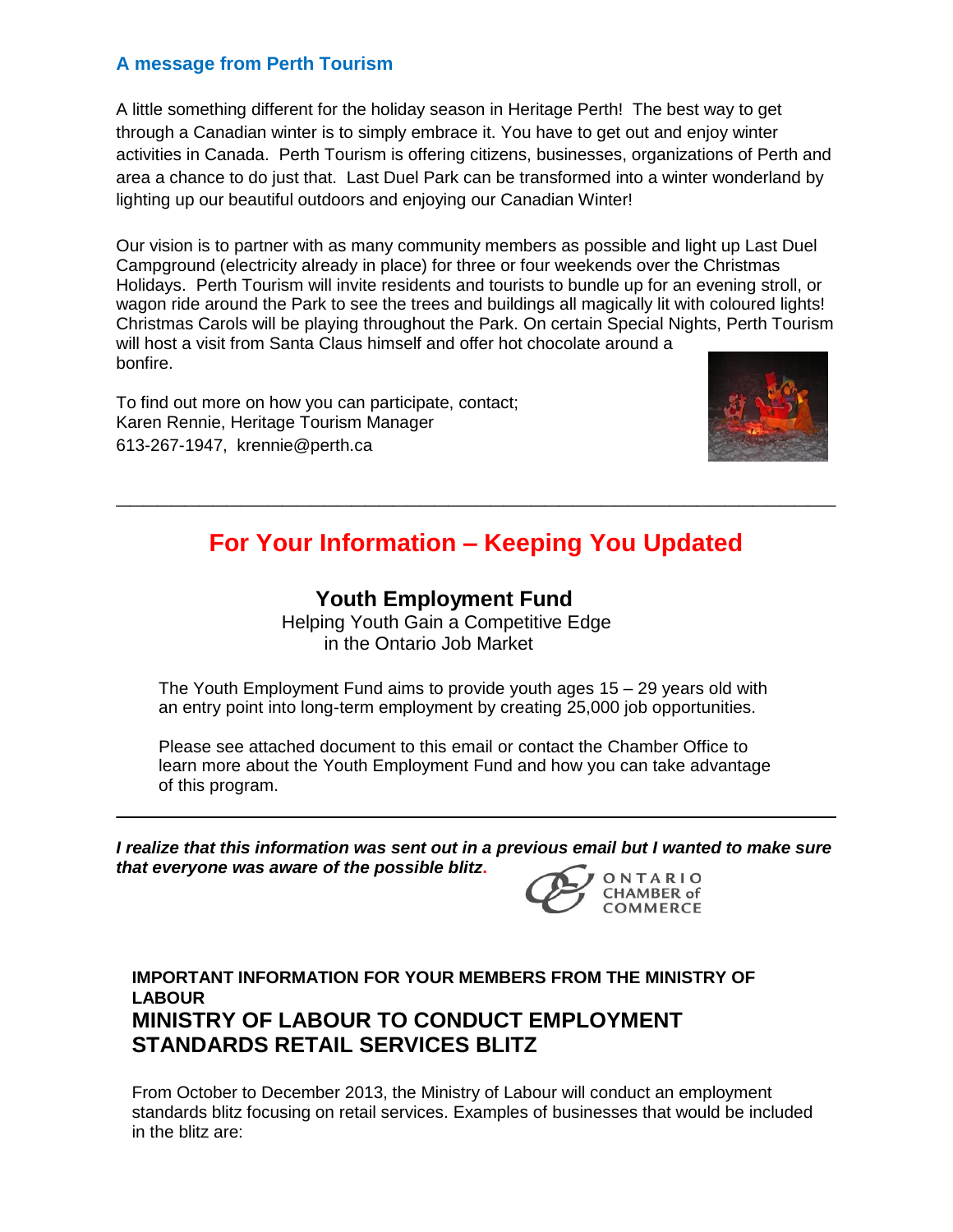- Gas stations
- Convenience stores
- Grocery stores
- Outlet stores
- Stores located in shopping malls and strip malls

These inspections will focus on employment standards related to public holidays, vacation pay, hours of work, overtime, and the posting of the mandatory "What You Should Know About the Employment [Standards Act, 2000," poster.](http://r20.rs6.net/tn.jsp?e=001TsKR1HGcLXh0zdN_d1jUxfE04aiSqbl0wqJWj1xbkErIXT131dwJKK28rX4dd-REZ4B2rcTTbNrO0K_SutCkQZSc7oFz_jEnX_JgmnxnuRZv3wTxrX9D81u_Xegm9Ndono6wUPNfeb8xplMNV-pXYXVuY8ZNF0CuZYOgOVNUWcu6l7DFLbv2kg0ArxIgQm5o) Although these are the focus, violations of other employment standards will be addressed if identified.

The goal of these inspections is to ensure compliance with the *[Employment Standards Act,](http://r20.rs6.net/tn.jsp?e=001TsKR1HGcLXhNieKnHeYpIbp--I0m_QzY0eRuzdcvfuIROZR8PPv6OdFNuRhSL3IUZ7H72EC6mB3xWOvJnpfEPqzJVXrZKdFiUkmOyPr_S0Z5C9NTUl8Pe4rSqBEoewlCLOpcgzwGr9A9Dl1gTUrX1lzjKcfbtTevRV0WmU1FlUY6YBjCPJJK47Mx0p63D7fW)  [2000 \(ESA\)](http://r20.rs6.net/tn.jsp?e=001TsKR1HGcLXhNieKnHeYpIbp--I0m_QzY0eRuzdcvfuIROZR8PPv6OdFNuRhSL3IUZ7H72EC6mB3xWOvJnpfEPqzJVXrZKdFiUkmOyPr_S0Z5C9NTUl8Pe4rSqBEoewlCLOpcgzwGr9A9Dl1gTUrX1lzjKcfbtTevRV0WmU1FlUY6YBjCPJJK47Mx0p63D7fW)* and its regulations, and to educate employers about their obligations.

#### **Blitz Focus**

The following is a summary of some of the key employment standards issues that officers will focus on during the blitz:

- [Public Holidays](http://r20.rs6.net/tn.jsp?e=001TsKR1HGcLXi8YEqPS_U_7znBX9ZTACNHj82wMv2ckQAwGmBjAGTA3xKGb-TYC3Sjq6nCC0vXLQK30nAzq3OQqj5EfxOLLOGxmeaP-VLKmp4eDZy2sblG06GTAFUjE7eOV1tytKKWx1PeFSCwuQZLhzxr3m3IvorgE6VoCV_h9uIAo_Ya7RH555Z2UoIqvZza)
- [Vacation Pay](http://r20.rs6.net/tn.jsp?e=001TsKR1HGcLXjNSNKGgo6mIeFryrcMRVDg_hPW6mxk3W2yS25UKOsPOzXar7SxeKooXcGacEQrAq9OxDmE7fUDkZZFGrwBnO8EwPo7UFwG1cSLXY234matYZTXehGMesjNDn3rphotAfK_pYCEzlggHi92iTNTgehdPSePAxJtbz8YgUifnBx_Yuwo5praMa-s)
- [Mandatory Display of the Employment Standards poster](http://r20.rs6.net/tn.jsp?e=001TsKR1HGcLXh0zdN_d1jUxfE04aiSqbl0wqJWj1xbkErIXT131dwJKK28rX4dd-REZ4B2rcTTbNrO0K_SutCkQZSc7oFz_jEnX_JgmnxnuRZv3wTxrX9D81u_Xegm9Ndono6wUPNfeb8xplMNV-pXYXVuY8ZNF0CuZYOgOVNUWcu6l7DFLbv2kg0ArxIgQm5o)
- [Hours of Work](http://r20.rs6.net/tn.jsp?e=001TsKR1HGcLXjKpjih7cS8GfF6HbcQwOCWgQCHxB_Ib8I0YZSE-6VVxkGWlnXXAuirG7g4zqOnhl44ZjghlF5bGc-9kQaBBmxKTRm7zpotOFpy_KBzc5B6OO2AYSmgGLjYCj85osfKSC0Ks_B2RbFXHb-ZSjXb-FUEg3DtQDd6pDi_CSVJK8Q6Aw==)
- **[Overtime](http://r20.rs6.net/tn.jsp?e=001TsKR1HGcLXg_7J8z7oJG903NDLFunS8AZvALFv4rtddIFxy_Ce6TGqKg2Iwgtuo7o6Qse6nhr9MW75vq8TXMsEDFNIM5YSP_rmsBammpTKuuO-A8aMLWl2u8vtE7JPY0iQPcKcHZA3WjNq_uemlnKF0nxSKTsGBU3cocoHnzDxeYfiPqnn5eCeL-C2YHx-5p)**

Workplace parties with questions about their employment standards rights and responsibilities can call the ministry's toll-free number and receive service in 23 languages at 1-800-531-5551.

**\_\_\_\_\_\_\_\_\_\_\_\_\_\_\_\_\_\_\_\_\_\_\_\_\_\_\_\_\_\_\_\_\_\_\_\_\_\_\_\_\_\_\_\_\_\_\_\_\_\_\_\_\_\_\_\_\_\_\_**

*If the above links do not work then please contact the Chamber Office and I can send you the original email.*

#### **At The Chamber**

We have had a busy September at the Chamber. Our "After 5" Networking Mixer was very well attended and I would like to thank Kyle, Michelle and staff at THE MASONRY restaurant & market for their hospitality and wonderful food!



Next we were busy planning the Chamber's first Business Symposium. We had a great turn out and I have had a number of positive feedback on the evening. Many thanks to the Best



Western Plus Perth Parkside Inn & Spa, "The Factory" by Leo Adams Investments (for the great appetizers) and our presenters; Sherry Crummy (Crummy Media Solutions), Craig Halpenny (Barker Wilson Professional Corporation), Kyle Woods (THE MASONRY restaurant & market) and